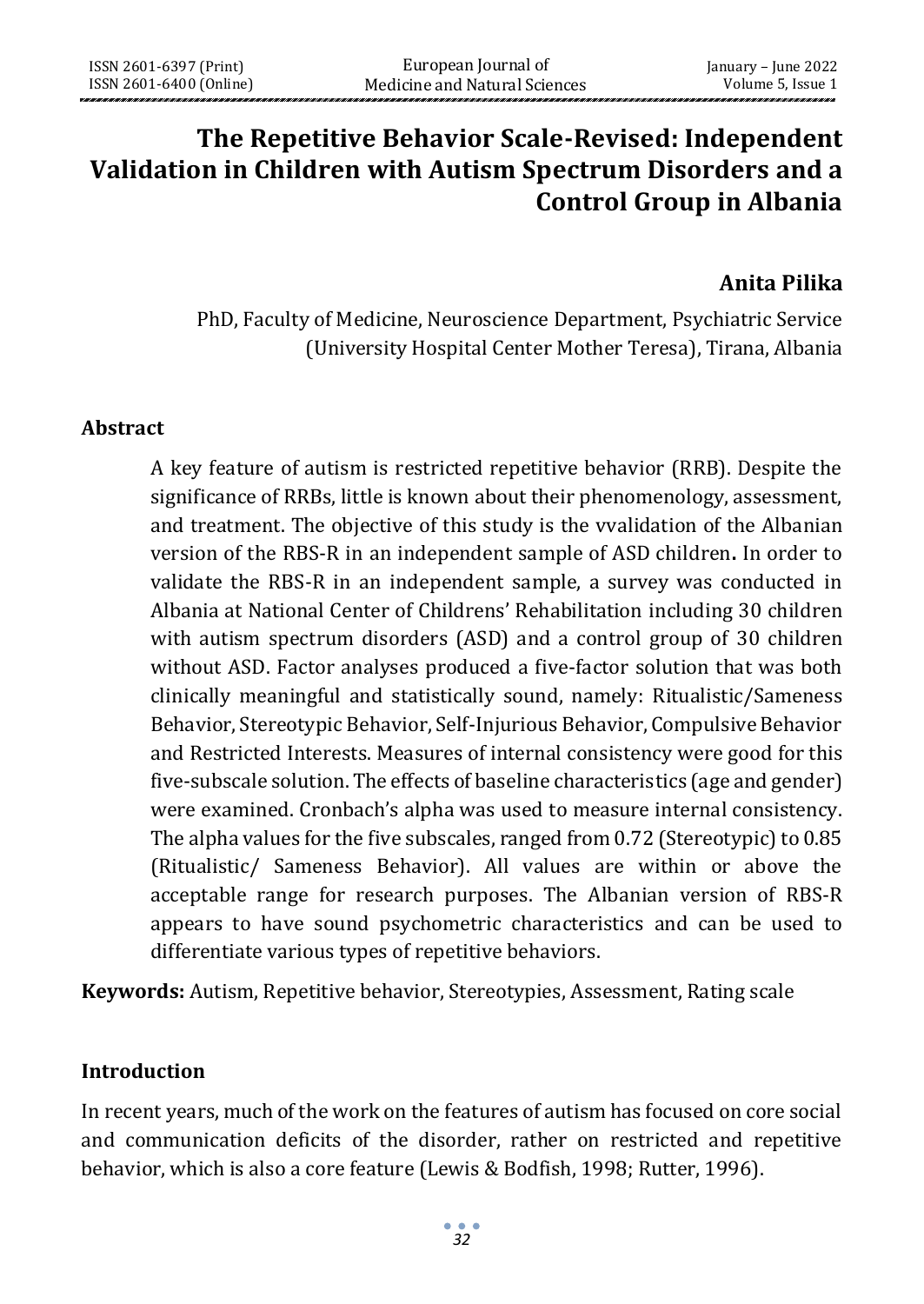| ISSN 2601-6397 (Print)  | European Journal of           | January – June 2022 |
|-------------------------|-------------------------------|---------------------|
| ISSN 2601-6400 (Online) | Medicine and Natural Sciences | Volume 5. Issue 1   |

In order to address more complex RRBs observed in people with autism Bodfish and colleagues expanded the original RBS to include more complex RRBs by adding items assessing ritualized behaviors, insistence on sameness, and restricted interests. This resulted in the current 43-item RBS-R. Items are rated on a four-point Likert scale ranging from (0) ''behavior does not occur'' to (3) ''behavior occurs and is a severe problem,'' and raters are asked to refer to the previous month when completing the scale. The items of the RBS-R have been conceptually grouped (i.e., based on clinical experience) into six subscales. These include: (a) Stereotyped Behavior (movements with no obvious purpose that are repeated in a similar manner); (b) Self-injurious Behavior (actions that cause or have the potential to cause redness, bruising, or other injury to the body); (c) Compulsive Behavior (behavior that is repeated and performed according to a rule or involves things being done ''just so''); (d) Ritualistic Behavior (performing activities of daily living in a similar manner); (e) Sameness Behavior (resistance to change, insisting that things stay the same); and (f) Restricted Behavior (limited range of focus, interest, or activity).

The objective of the present study was to assess the factor structure and some psychometric characteristics of the RBS-R in an independent sample of children with autism spectrum disorders and a control group of children without ASD in Albania. It was hypothesized that the six-factor structure of the RBS-R would be confirmed via exploratory factor analysis.

## **Method**

# *Participants*

The participants in the factor analytic study of the RBS-R were 30 children with autism spectrum disorders (ASD) at National Center of Childrens' Rehabilitation in Tirana, Albania and a control group of 30 children without ASD matched for age and gender in order to assess the effects of subject variables on repetitive behavior.

## Instrument

Translational validity was undertaken to ascertain whether the content of the questionnaire was appropriate and relevant to the study purpose. All questionnaires were completed by the same interviewer, thus, eliminating the interviewer's bias.

## **Data Analysis**

The analyses was carried out on the whole sample using the software SPSS 16.0. Mean scores were calculated for both cohorts and compared. A p-value <0.05 indicated statistical significance. Normality of distribution was tested and data of a significant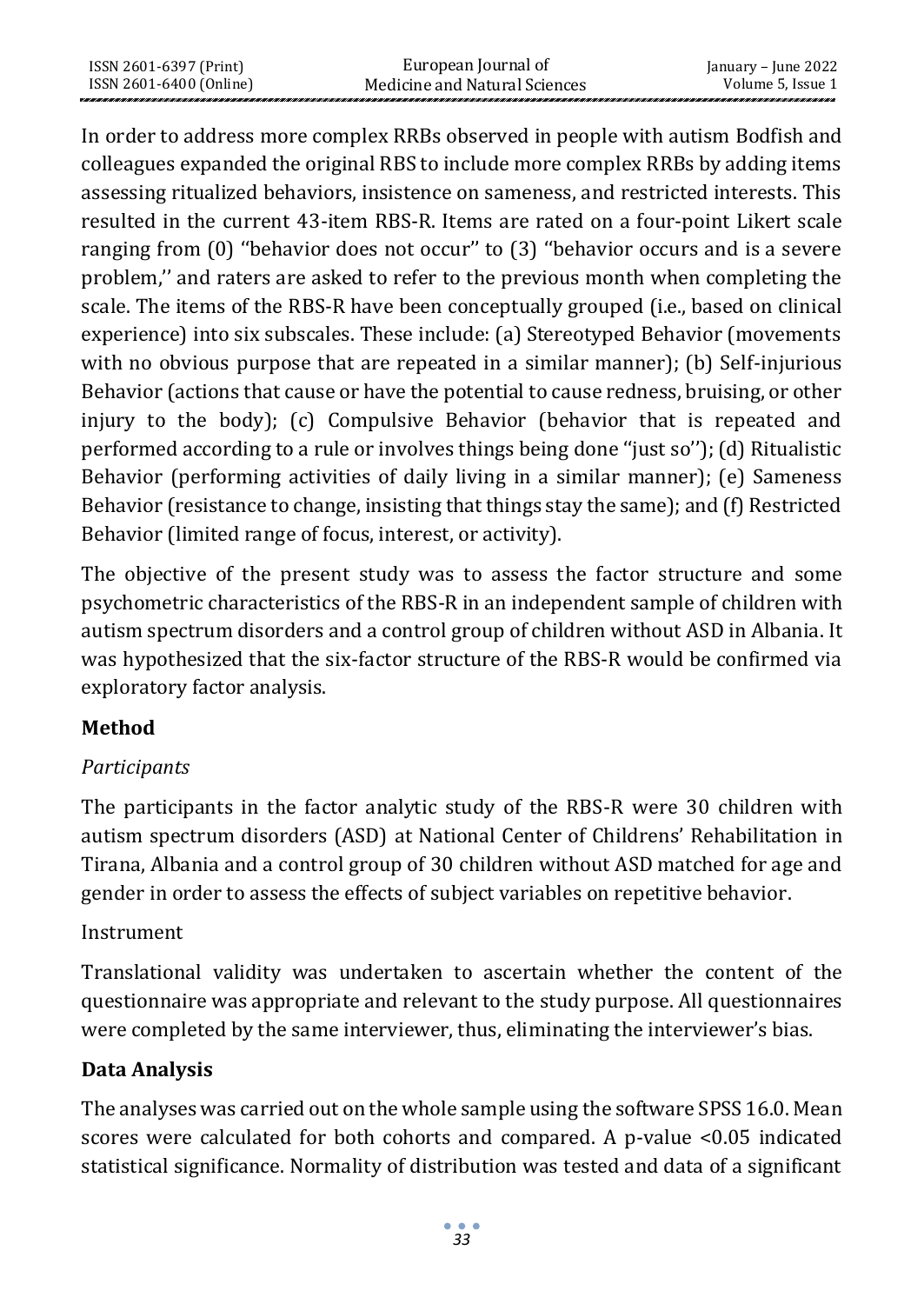nature had non-parametric tests conducted. To evaluate the internal consistency of the measures Cronbach's alphas were calculated for each of the RBS-R subscales and full scale, for the first and second measurement. To examine the construct validity of the RBS-R, exploratory factor analysis was performed first. A principal component extraction was used, after which the number of factors was determined by both eigenvalues (>1) and the scree test.

## **Results**

Age ranged from 3 years to 9 years with a mean of  $15.34$  (SD = 9.60; median = 13.0). Ratio of gender was 2:1, males/females, for both ASD children and Control group.

There were 20 males (67%) and 10 females (33%).

The comparison of means between ASD and Control for the RBS-R in the beginning of the study yielded significant difference between them for all subscales and full scales highlighting the substantial occurrence of repetitive behavior among ASD children compared to the controls. (Table 1).

*Table 1. Comparison of Means between ASD and Control for the RBS-R in the beginning of the study*

|                      | <b>ASD</b>       | Control          |        |        |
|----------------------|------------------|------------------|--------|--------|
| <b>Subscale</b>      | Mean <i>(SD)</i> | Mean <i>(SD)</i> | t      | P      |
| Stereotypic          | 7.8(6.4)         | 2.1(3.3)         | $-5.4$ | < 0.01 |
| Self-Injurious       | 4.8 $(7.5)$      | 0.7(2.1)         | $-4.6$ | < 0.01 |
| Compulsive           | 9.5(8.2)         | 2.6(4.7)         | $-5.5$ | < 0.01 |
| Ritualistic          | 7.5(5.8)         | 2.0(3.6)         | $-8.5$ | < 0.01 |
| <b>Sameness</b>      | 14.9(9.2)        | 2.5(5.3)         | $-6.4$ | < 0.01 |
| Restricted Interests | 6.3 $(4.7)$      | 1.5(2.7)         | $-6.6$ | < 0.01 |
| Total score          | 50.8 (41.8)      | 11.4 (21.6)      | $-4.4$ | < 0.01 |

# **Factor Analysis of the RBS-R**

The rate of endorsement was calculated on the basis of dichotomous (present/not present) data, which were created by collapsing severity ratings 1 through 3. None of the items were eliminated; the frequency of endorsement ranged from 13.3% (item 13: ''Inserts finger or object") to 66.7% (item 40: ''videotapes''). Table 2.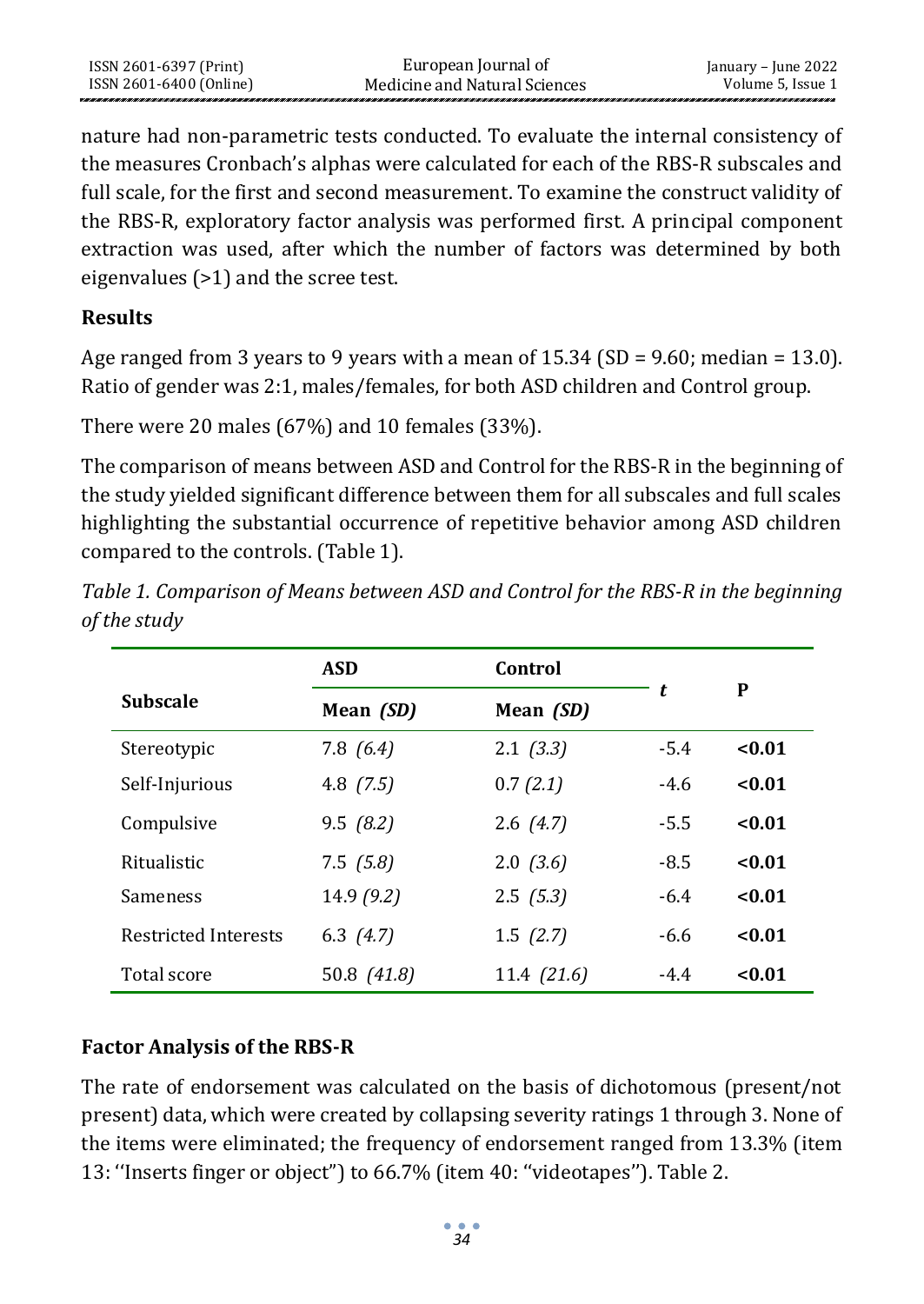Exploratory factor analysis using the inter-item correlation matrix from the 43 items of the RBS-R. 12 eigenvalues were extracted accounting for 81.6% of the total variance.

5 eigenvalues were retained accounting for 59.3% of the total variance.

The number of factors to retain was guided by: (a) the scree plot method (b) eigenvalues above 1.0 (c) interpretability.

The extraction method was Principal Component Analysis.

The number of factors to retain was guided by: (a) the scree plot method (b) eigenvalues above 1.0, and (d) interpretability. Solutions between two and six-factors were evaluated using these criteria. Items were adopted as loading on a given factor if (a) they loaded 0.35 or higher on that factor. Examination of the factor solutions indicated that either a four-or five factor solution could be adopted.

The five-factor solution with promax rotation was chosen as most appropriate for this sample due to interpretable factors. In comparing this five-factor solution with original six subscales, the main difference is that the five-factor solution collapsed the original Ritualistic Behavior and Sameness Behavior subscales into one (''Ritualistic/Sameness'') subscale.

Ritualistic Behavior means ''performing activities of daily living in a similar matter,'' and Sameness Behavior means ''resistance to change, insisting that things stay the same.'' It makes clinical sense that performing a ritual is strongly related to a need for sameness and consistency, as the present factor analysis indicates. Although the original Ritualistic Behavior subscale is oriented more towards activities and the Sameness Behavior subscale includes more references to specific objects, they share the construct of the need for invariance in both activities and in the environment.

Another important difference emerged by the present study in regard to Restricted Interests subscale. One of this subscale's four items did not load on one-factor, one item (item 41: Attached to object) resolved onto ''Ritualistic/Sameness'' subscale.

Given the small sample size the subscales encompass the minimum set of three items to consider loading on a factor. The subscales meet the minimum standards in terms of factorial structure.

The mean factor loadings for factors I through V were 0.71, 0.69, 0.66, 0.61 and 0.62, respectively.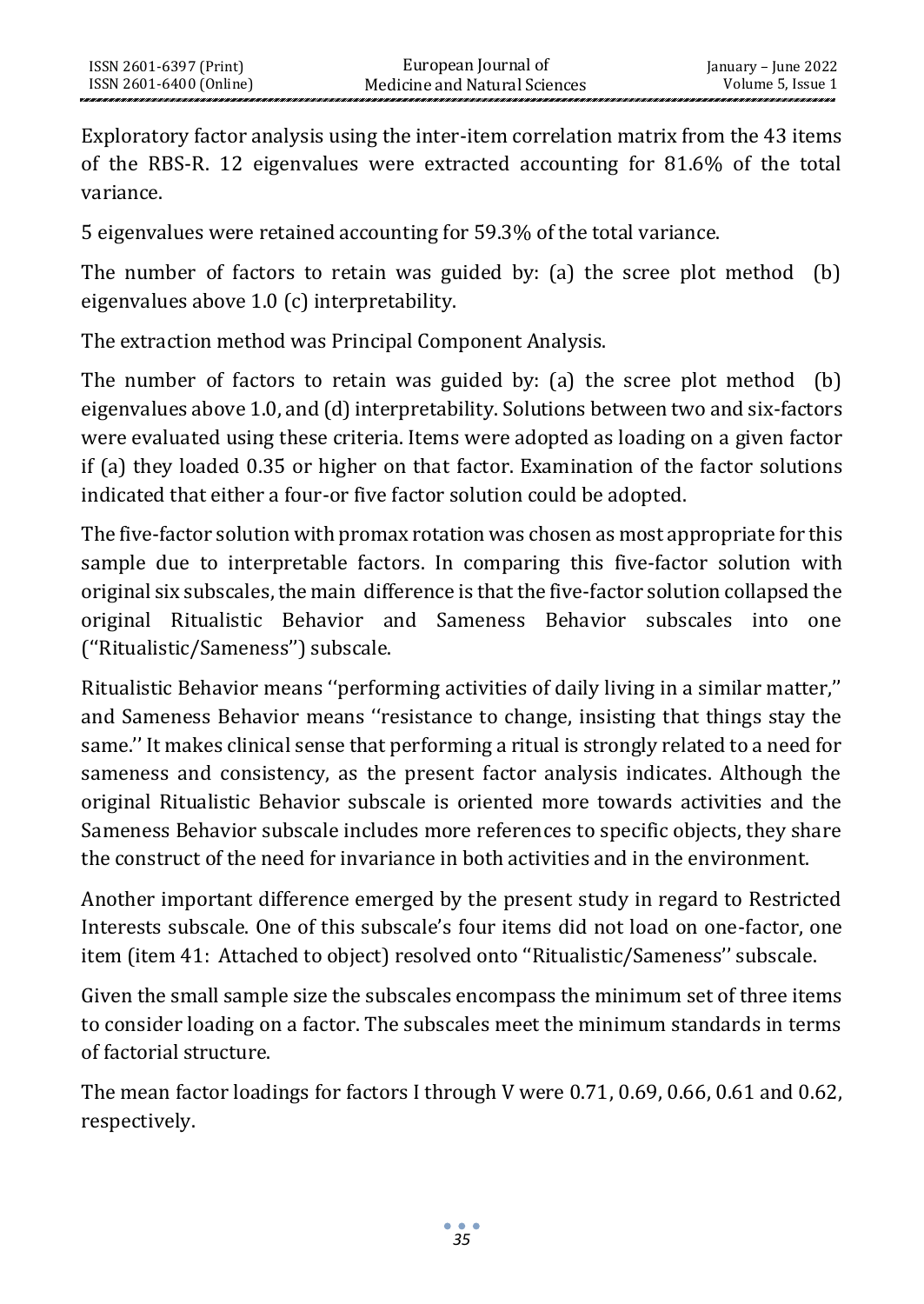## *Table 2. Frequency of endorsement*

|                               | <b>Frequency of</b><br>endorsement | $\%$ |
|-------------------------------|------------------------------------|------|
| <b>Stereotypy Subscale</b>    |                                    |      |
| <b>Body movements</b>         | 25                                 | 41.7 |
| Head movements                | 28                                 | 46.7 |
| Finger movements              | 32                                 | 53.3 |
| Locomotion                    | 36                                 | 60.0 |
| Object usage                  | 21                                 | 35.0 |
| Sensory                       | 31                                 | 51.7 |
| Self-Injurious Subscale       |                                    |      |
| Hits w/body                   | 17                                 | 28.3 |
| Hits against surface          | 14                                 | 23.3 |
| Hits w/ object                | 11                                 | 18.3 |
| <b>Bites</b> self             | 17                                 | 28.3 |
| Pulls hair/skin               | 9                                  | 15.0 |
| Rubs/scratches                | 8                                  | 13.3 |
| Inserts finger/object         | 8                                  | 13.3 |
| Picks skin                    | 14                                 | 23.3 |
| <b>Compulsive Subscale</b>    |                                    |      |
| Ordering                      | 38                                 | 63.3 |
| Completeness                  | 25                                 | 41.7 |
| Washing                       | 19                                 | 31.7 |
| Checking                      | 28                                 | 46.7 |
| Counting                      | 27                                 | 45.0 |
| Hoarding                      | 27                                 | 45.0 |
| Repeating                     | 26                                 | 43.3 |
| Needs to touch/tap            | 17                                 | 28.3 |
| <b>Ritualistic Subscale</b>   |                                    |      |
| Eating/mealtime               | 26                                 | 43.3 |
| Sleeping/bedtime              | 25                                 | 41.7 |
| Self care routine             | 31                                 | 51.7 |
| <b>Transportation routine</b> | 34                                 | 56.7 |
| Play/leisure routine          | 28                                 | 46.7 |
| Communication                 | 31                                 | 51.7 |
| <b>Sameness Subscale</b>      |                                    |      |
| Placement of objects          | 26                                 | 43.3 |
| No new places                 | 31                                 | 51.7 |
| No interruption               | 31                                 | 51.7 |
| Walks certain way             | 16                                 | 26.7 |
| Sits certain place            | 11                                 | 18.3 |
| Appearance/behavior of others | 32                                 | 53.3 |
| Uses certain door             | 22                                 | 36.7 |
| Videotapes                    | 40                                 | 66.7 |
| Difficult transitions         | 32                                 | 53.3 |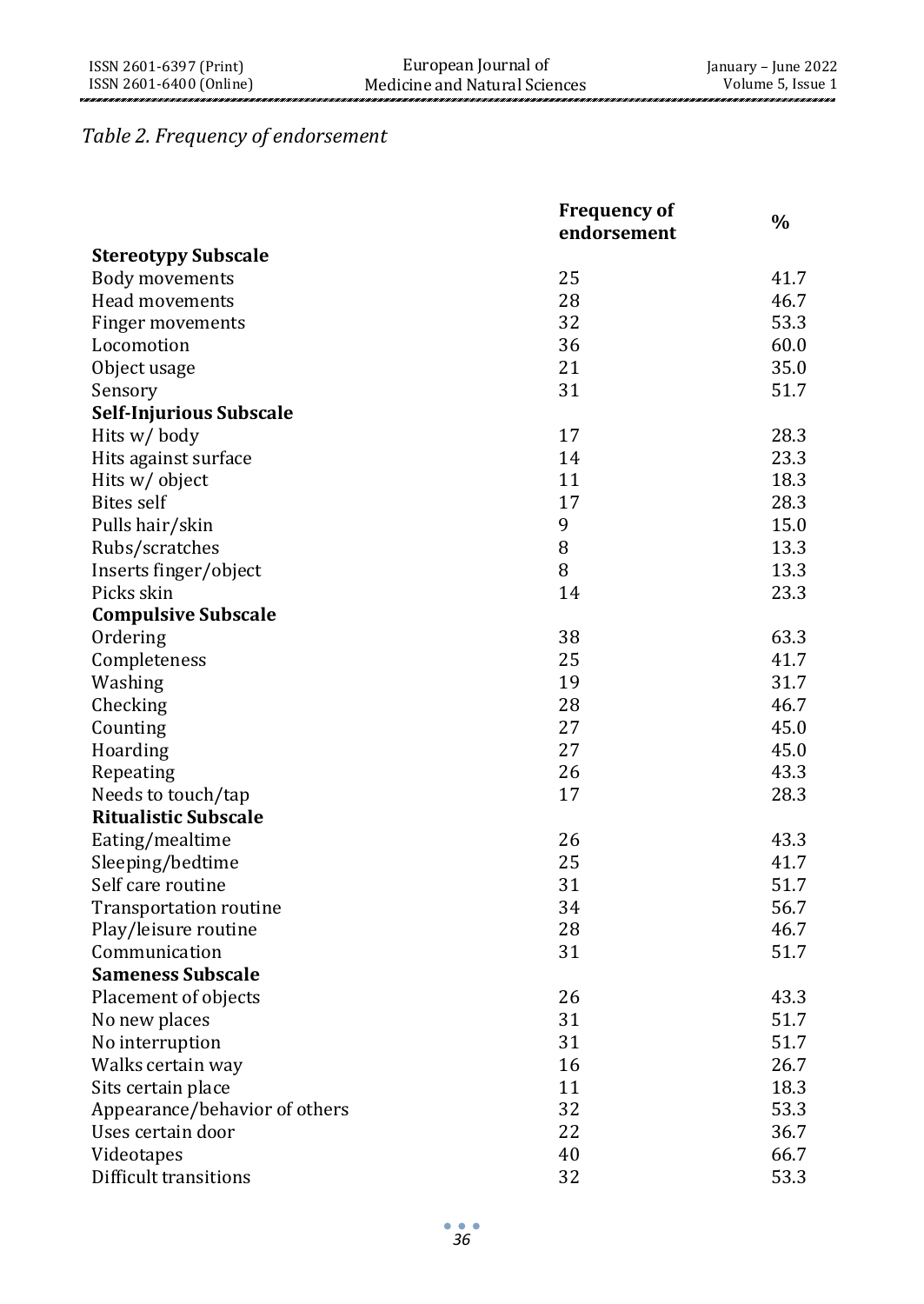| European Journal of<br>ISSN 2601-6397 (Print) |                               | January – June 2022 |  |  |
|-----------------------------------------------|-------------------------------|---------------------|--|--|
| ISSN 2601-6400 (Online)                       | Medicine and Natural Sciences | Volume 5, Issue 1   |  |  |
|                                               |                               |                     |  |  |
| Insists on routine                            | 30                            | 50.0                |  |  |
| Insists on time                               | 32                            | 53.3                |  |  |
| <b>Restricted Subscale</b>                    |                               |                     |  |  |
| Preoccupation with subject                    | 36                            | 60.0                |  |  |
| Attached to object                            | 25                            | 41.7                |  |  |
| Preoccupied with part of object               | 25                            | 41.7                |  |  |
| Preoccupation with movement                   | 34                            | 56.7                |  |  |

# *Table 3. Five-factor principal components analysis*

|                                 | <b>Factors</b> |      |      |      |      |
|---------------------------------|----------------|------|------|------|------|
|                                 | 1              | 2    | 3    | 4    | 5    |
| <b>Stereotypy Subscale</b>      |                |      |      |      |      |
| Head movements                  |                |      | .596 |      |      |
| Finger movements                |                |      | .757 |      |      |
| Object usage                    |                |      | .727 |      |      |
| Sensory                         |                |      | .595 |      |      |
| Self-Injurious Subscale         |                |      |      |      |      |
| Hits w/body                     |                | .805 |      |      |      |
| Hits against surface            |                | .722 |      |      |      |
| Hits w/ object                  |                | .707 |      |      |      |
| Rubs/scratches                  |                | .830 |      |      |      |
| Inserts finger/object           |                | .392 |      |      |      |
| <b>Compulsive Subscale</b>      |                |      |      |      |      |
| Completeness                    |                |      |      |      | .484 |
| Checking                        |                |      |      |      | .647 |
| Hoarding                        |                |      |      |      | .626 |
| Repeating                       |                |      |      |      | .588 |
| Needs to touch/tap              |                |      |      |      | .767 |
| <b>Ritualistic/Sameness</b>     |                |      |      |      |      |
| Sleeping/bedtime                | .683           |      |      |      |      |
| Self care routine               | .763           |      |      |      |      |
| <b>Transportation routine</b>   | .763           |      |      |      |      |
| Play/leisure routine            | .658           |      |      |      |      |
| Communication                   | .716           |      |      |      |      |
| Placement of objects            | .728           |      |      |      |      |
| Appearance/behavior of others   | .682           |      |      |      |      |
| Videotapes                      | .682           |      |      |      |      |
| Difficult transitions           | .708           |      |      |      |      |
| Insists on routine              | .812           |      |      |      |      |
| Insists on time                 | .695           |      |      |      |      |
| <b>Restricted Subscale</b>      |                |      |      |      |      |
| Preoccupied with part of object |                |      |      | .530 |      |
| Preoccupation with movement     |                |      |      | .690 |      |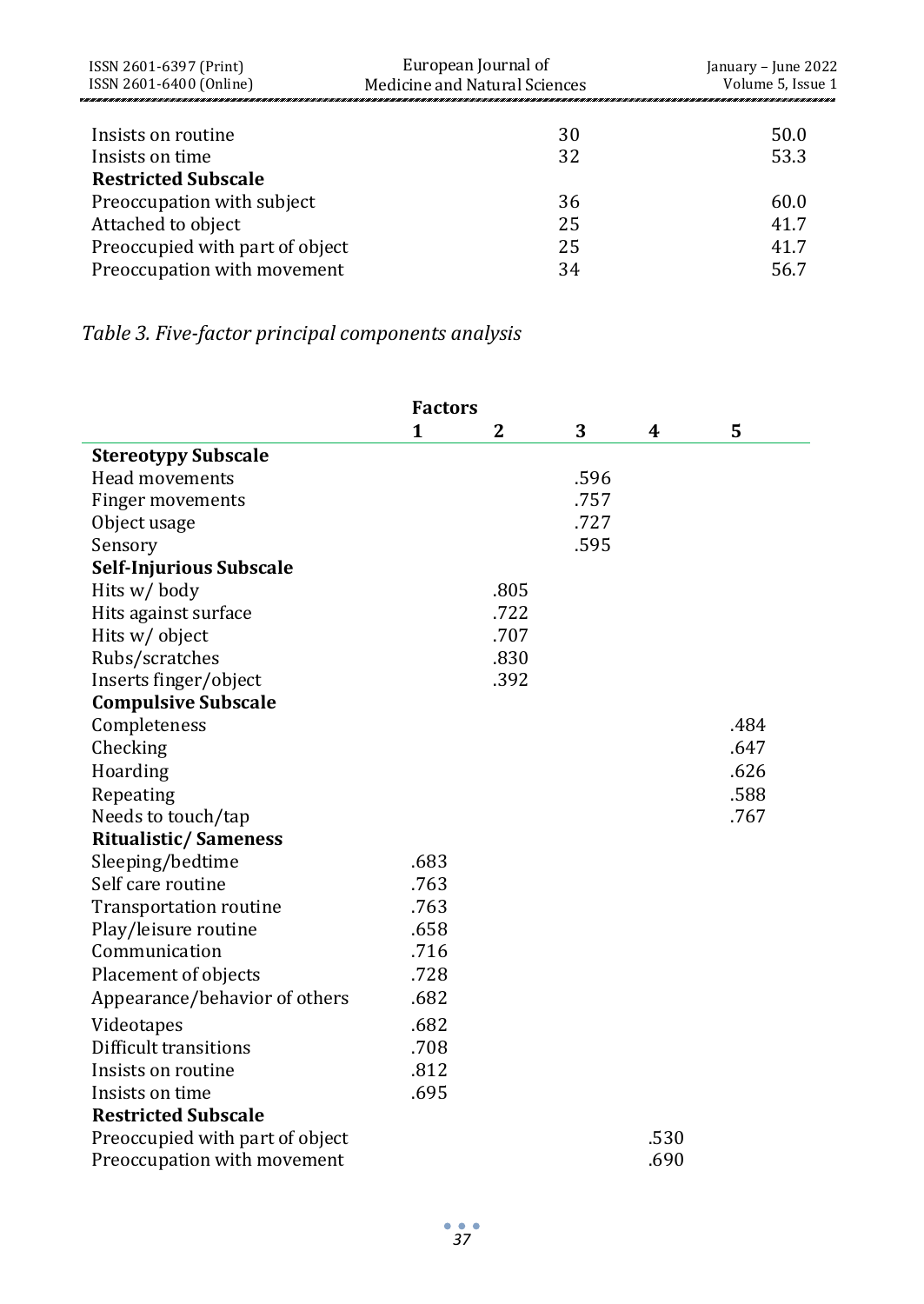## **Item-total Correlations**

Subscale scores were calculated by taking the integer weightings (0 –3) scored by the interviewer and totaling them for all items in the subscale. As a way of validating the five-factor structure, item-total correlations were calculated. Each of the remaining 27 items on the RBS-R was correlated with the subscale scores (item-deleted) of Ritualistic/Sameness Behavior, Self-injurious Behavior, Stereotypic Behavior, Compulsive Behavior, and Restricted Interests. All items correlated most highly with their hypothesized subscale (Table 3). The mean item-total correlation for Ritualistic/ Sameness Behavior was 0.74 (range from 0.64 to 0.84); for Self-injurious Behavior, 0.62 (range from 0.42 to 0.83); for Stereotypic Behavior, 0.63 (range from 0.53 to 0.80); for Compulsive Behavior, 0.69 (range from 0.45 to 0.85); and for Restricted Interests, 0.78 (range from 0.73 to 0.84). The RBS-R items are highly correlated to their own hypothesized subscales and moderately correlated to other subscales.

#### **Internal Consistency**

Cronbach's alpha was used to measure internal consistency, which is the extent to which an item is correlated with the remaining items from its subscale. The alpha values for the five subscales, listed in Table 4, ranged from 0.72 (Stereotypic) to 0.85 (Ritualistic/ Sameness Behavior). All values are within or above the acceptable range for research purposes.

| Scale                       | Coefficient<br>alpha | Item-scale<br>correlation | P value<br>$(2-tailed)$ |
|-----------------------------|----------------------|---------------------------|-------------------------|
| Stereotypic                 | 0.72                 | $0.55 - 0.80$             | < 0.01                  |
| Self-Injurious              | 0.81                 | $0.42 - 0.83$             | < 0.01                  |
| Compulsive                  | 0.80                 | $0.45 - 0.85$             | < 0.01                  |
| Ritualistic / Sameness      | 0.85                 | $0.64 - 0.84$             | < 0.01                  |
| <b>Restricted Interests</b> | 0.70                 | $0.73 - 0.84$             | < 0.01                  |
| Whole scale                 | 0.92                 |                           |                         |

*Table 4: Internal Consistency and Item–scale correlation of RBS-R (n = 60)*

# *Reliability/stability over time*

The analysis of responses between the test and the retest was conducted using Spearman non-parametric statistical test to compute the correlations between subscales of the first and second measurement. Correlation coefficients *(rho)* ranged from 0.94 – 0.99. The Wilcoxon non-parametric statistical test was used for the full scale to determine whether there were any significant differences between the responses at each time point: P value for ASD was 0.98 and for Control was 0.87.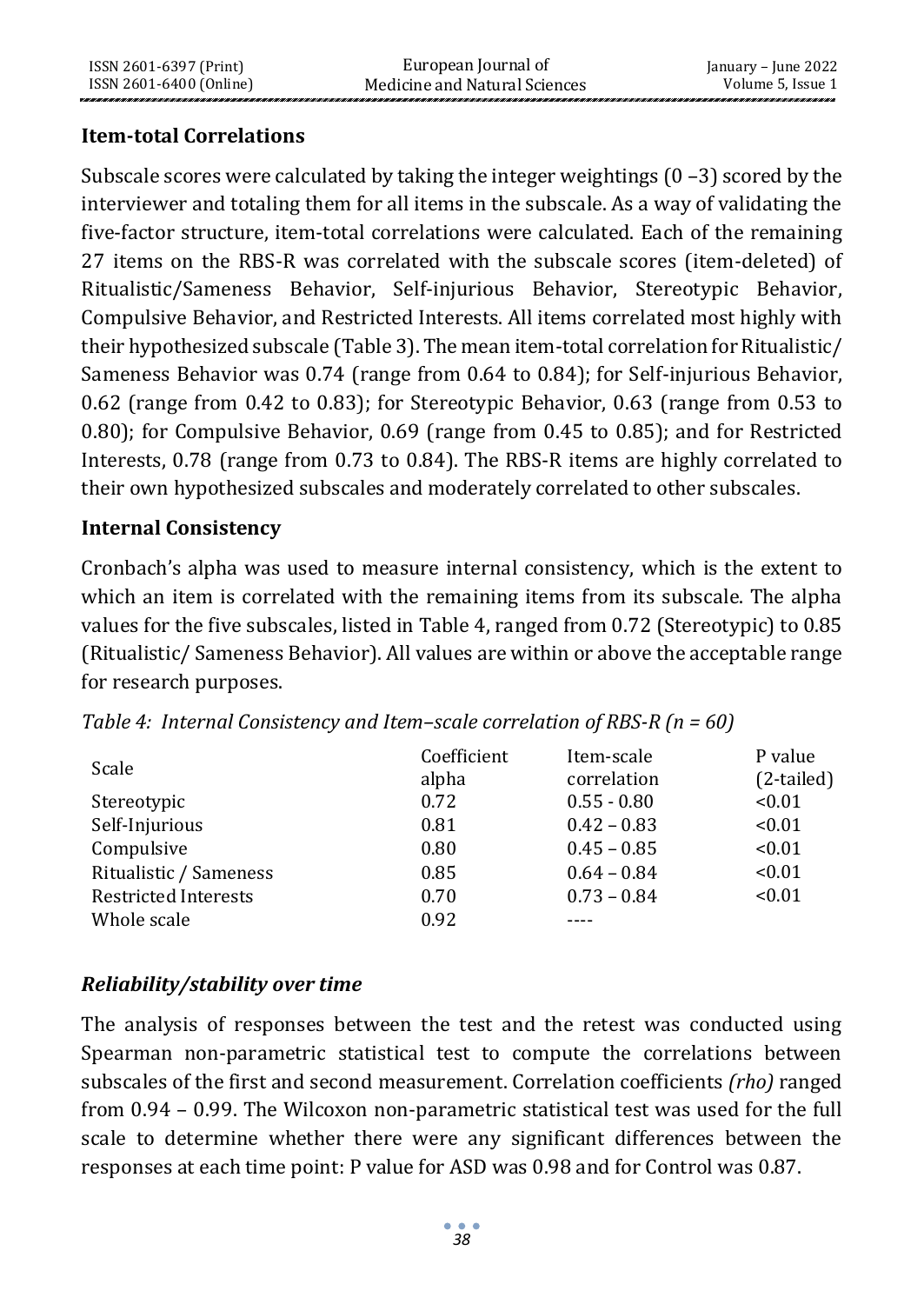The high correlation between the scores at the two time points along with non significant differences in the P values at the level of 0.05 in the responses to the items between the two tests indicates the instrument is stable over time.

#### **Effects of Subject Characteristics on RBS-R Scores**

In an effort to evaluate the effect of subject characteristics: (a) the age was split age (0 through 5 years, 6 through 9 years) (b) gender (male, female), for both ASD children and Control.

**Gender.** A trend (*p* < 0.05) for a gender effect was found on the stereotypic subscale, with males showing higher levels of occurrence than females. Table 5.

**Age.** There is no significant trend for age for the six subscales and for the total score.

|                             | Male          | <b>Female</b>  |        |      |
|-----------------------------|---------------|----------------|--------|------|
| <b>Subscale</b>             | Mean (SD)     | Mean (SD)      |        | P    |
| Stereotypic                 | 9(6)          | 5.4 $(6.1)$    | $-2.2$ | 0.04 |
| Self-Injurious              | 5.4(7.9)      | 3.8(6.3)       | $-1.4$ | 0.2  |
| Compulsive                  | 8.7(8.3)      | $11.2$ $(7.7)$ | 1.2    | 0.2  |
| Ritualistic                 | $7.2$ $(5.7)$ | 8.1(6.3)       | 0.7    | 0.5  |
| Sameness                    | 13.5(9.4)     | 15.9(8.3)      | 0.7    | 0.5  |
| <b>Restricted Interests</b> | 6.3 $(4.8)$   | 6.4 $(4.7)$    | 0.1    | 0.9  |
| Total score                 | 50 (42.1)     | 50.8 (39.4)    | 0.06   | 0.9  |

*Table 5. The efect of gender*

# **Discussion**

As far as could be determined, this is the first study in print to determine the subscale structure of the RBS-R through factor analysis in Albania. Although the results do not fully support Bodfish and colleagues' conceptually-derived six-subscale structure, the solutions are quite similar overall. The current study has a disadvantage of a relatively small sample size over Bodfish's principal components analysis. Hence, the five-factor solution is likely to be more stable and reproducible than the original six subscale approach, although this will need to be addressed through subsequent research.

The psychometric characteristics of the 5-subscale version of the RBS-R appear to be sound. The finding that the RBS-R can be used to differentiate various types of repetitive behaviors is an important step in the study of autism in Albania. Autism is a very complex, heterogeneous disorder, and the RBS-R may be particularly useful in identifying subgroups that may have prognostic or diagnostic utility. In addition, the RBS-R may be a useful tool in the assessment of treatment effects. The current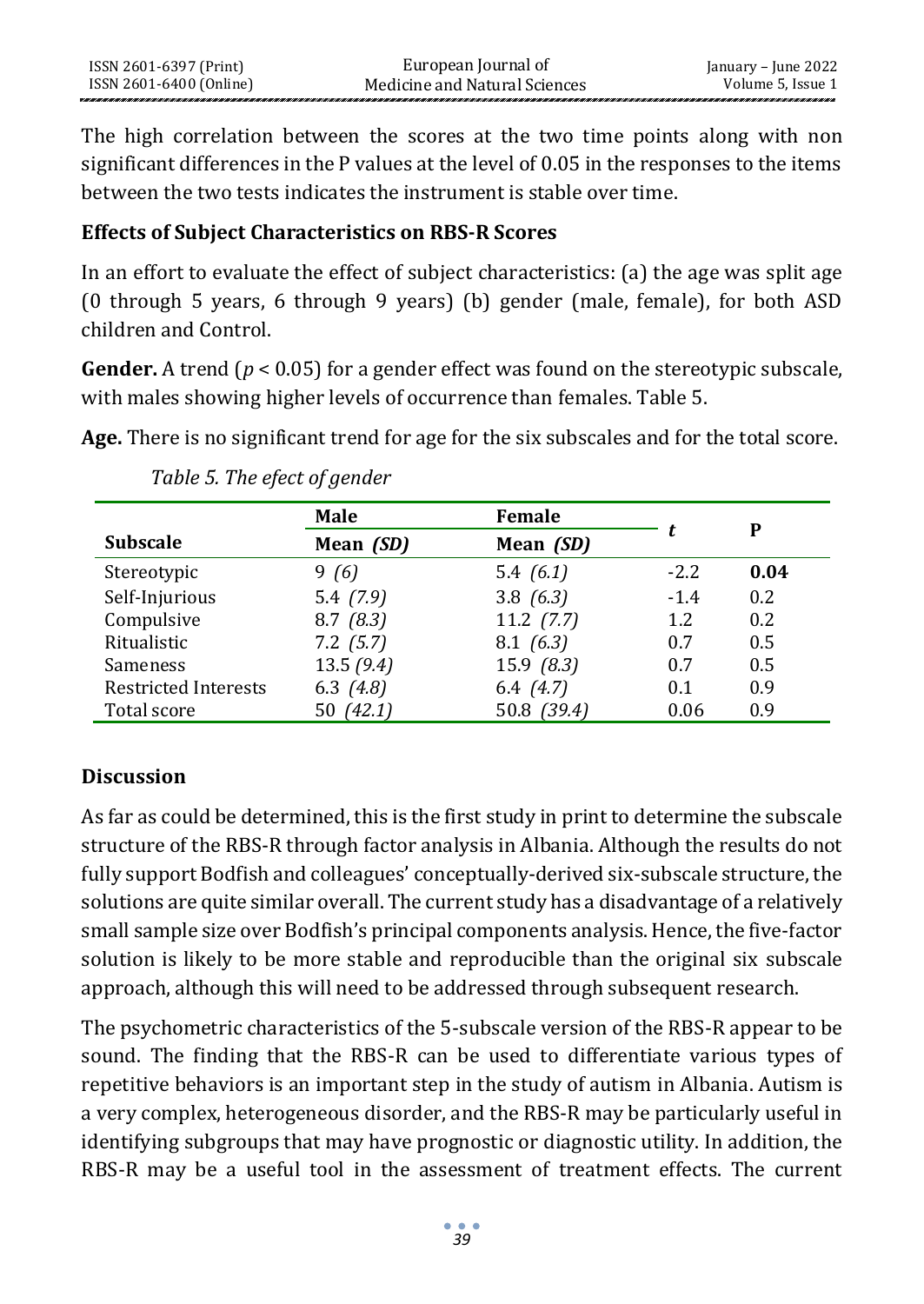findings also suggest that the expression of RRB in autism may be modulated by a multitude of subject characteristics, and these relationships require further study. It is clear that repetitive behavior is highly correlated with the overall severity of autism, which provides further evidence for their clinical significance.

Although the study of repetitive behavior is in its infancy relative to the study of the social and communication domains in autism in Albania, the validation of the RBS-R provides an important step towards their future study.

Overall, the five-subscale, 27-item scoring method for the RBS-R appeared to have sound psychometric characteristics. The RBS-R may be a used in the assessment of treatment effects and the course of the illness.

Crohnbach's alphas for all of the subscales were satisfactorily high. However, the restricted interests factor is a weakness of this subscale and more research is needed in the future to avoid any kind of bias arising from small sample size and from the language of the questionnaire.

#### **References**

- [1] Achenbach, T.M., McConaughy, S.H., & Howell, C.T. (1987). Child/Adolescent behavioral and emotional problems: Implications of cross-informant correlations for situational specificity. Psychological Bulletin, 101, 213-232.
- [2] Alsobrook, J.P., Leckman, J.F., Goodman, W.K., Rasmussen, S.A., & Pauls, D.L. (1999). Segregation analysis of obsessive-compulsive disorder using symptom-based factor scores. American Journal of Medical Genetics, 88, 669-675.
- [3] Aman, M.G., Tassé, M.J., Rojahn, J., & Hammer, D. (1996). The Nisonger CBRF: A child behavior rating form for children with developmental disabilities. Research in Developmental Disabilities, 17, 41-57.
- [4] Berkson, G., & Tupa, M. (2000). Early development of stereotyped and selfinjurious behaviors. Journal of Early Intervention, 23, 1-9.
- [5] Bodfish, J.W., Symons, F.W., & Lewis, M.H. (1999). The Repetitive Behavior Scale. Western Carolina Center Research Reports.
- [6] Bodfish, J.W., Symons, F.J., Parker, D.E., & Lewis, M.H. (2000). Varieties of repetitive behavior in autism: Comparisons to mental retardation. Journal of Autism and Developmental Disorders, 30, 237-243.
- [7] Bolton, P.F., Pickles, A., Murphy, M., & Rutter, M. (1998). Autism, affective and other psychiatric disorders: Patterns of familial aggregation. Psychological Medicine, 28, 385-395.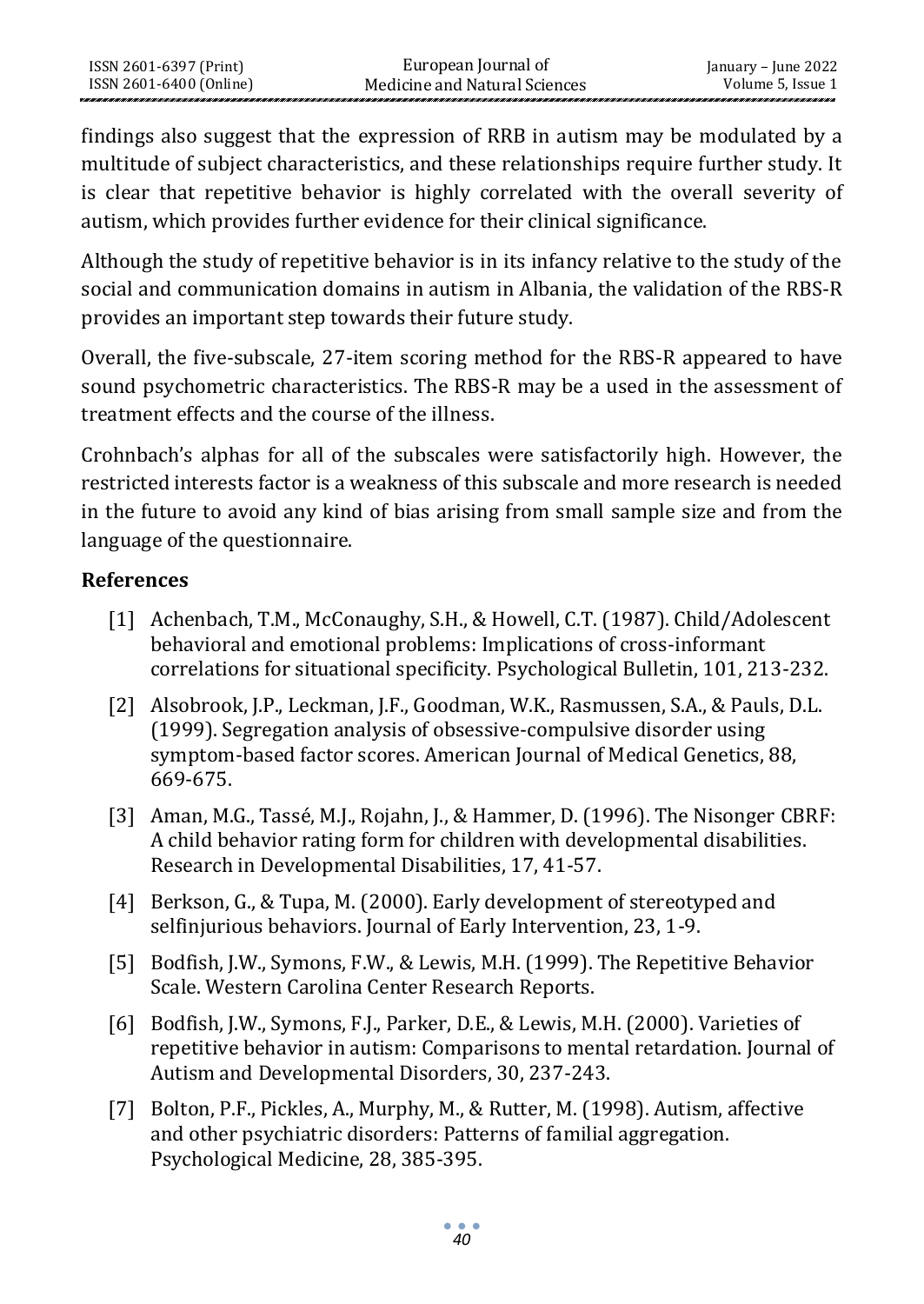- [8] Bristol, M.M., Cohen, D.J., Costello, E.J., Denckla, M., Eckberg, T.J., & Kallen,R. (1996). State of the science in autism: Report to the national institutes of health. Journal of Autism and Developmental Disorders, 26, 121-154.
- [9] Chakrabarti, S. & Fombonne, E. (2001). Pervasive developmental disorders in preschool children. Journal of the American Medical Association, 285, 3093-3099.
- [10] Cohen, I.L. (2003). Criterion-related validity of the PDD Behavior Inventory. Journal of Autism and Developmental Disorders, 33, 47-53.
- [11] Cohen, I.L., Schmidt-Lackner, S., Romanczyk, R., & Sudhalter, V. (2003). The PDD Behavior Inventory: A rating scale for assessing response to intervention in children with pervasive developmental disorder. Journal of Autism and Developmental Disorders, 32, 601-610.
- [12]DeLong, G.R., & Dwyer, J.T. (1988). Correlation of family history with specific autistic subgroups: Asperger.s syndrome and bipolar affective disease. Journal ofAutism and Developmental Disorders, 18, 593-600.
- [13] DeVellis, R.F. (1991). Scale Development: Theory and Applications. California: Sage Publications.
- [14] Evans, D. W., Leckman, J., Reznick, J., Carter, A., Henshaw, D., King, R., & Pauls, D. (1997). Ritual, habit and perfectionism: The prevalence and development of compulsive-like behavior in normal young children. Child Development, 68, 58-68.
- [15] Edelbrock, C.S. (1985). Child Behavior Rating Form. Psychopharmacology Bulletin, 21, 835-837.
- [16] Eyman, R.K., & Call, T. (1977). Maladaptive behavior and community placement. American Journal of Mental Deficiency, 82, 137-144.
- [17] Fiske, D. W. (1987). Construct invalidity comes from method effects. Educational and Psychological Measurement, 47, 285-336.
- [18] Frith, U. (1989). Autism: Explaining the enigma. Oxford: Blackwell.
- [19] Goodman, W.K., Price, L.H., Rasmussen, S.A., Mazure, C., Delgado, P., Heniger, G.R., & Charney, D.S. (1989b). They Yale-Brown Obsessive Compulsive Scale: Part II.Validity. Archives of General Psychiatry, 45, 1012-1016.
- [20] Greenbaum, P.E., Dedrick, R.F., Prange, M.E., & Friedman, R.M. (1994). Parent, teacher and child ratings of problem behaviors of youngsters with serious emotional disturbances. Psychological Assessment, 6, 141-148.
- [21]Hollander, E., King, A., Delaney, K., Smith, C.J., & Silverman, J.M. (2003). Obsessive-compulsive behaviors in parents of multiplex autism families. Psychiatry Research, 117, 11-16.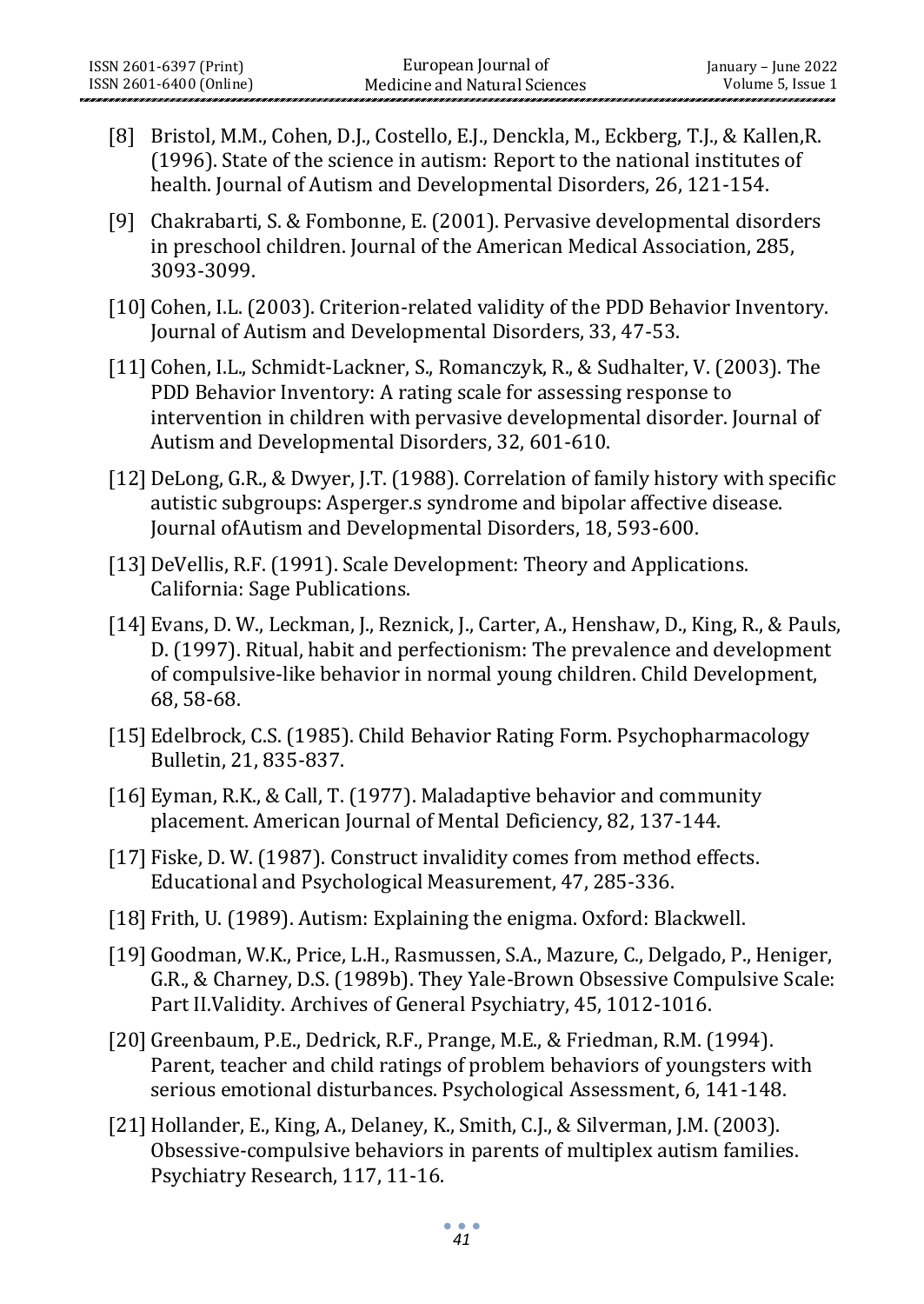- [22]Howlin, P. (1997). Autism: Preparing for Adulthood. London: Routledge.
- [23]Howlin, P. (1998). Children with Autism and Asperger Syndrome: A Guide for Practitioners and Carers. Chichester: Wiley.
- [24] Jacobson, J.W. (1982). Problem behavior and psychiatric impairment within a developmentally disabled population: II. Behavior severity. Applied Research in Mental Retardation, 3, 369-381
- [25]Kanner, L. (1943). Autistic disturbances of affective contact. Nervous Child, 2, 2176-250.
- [26] Lee (Eds.) Foundations of Behavioral Research, Fourth Edition. (pp. 599- 619). Orlando:Harcourt, Inc.
- [27] Lainhart, J.E. (1999). Psychiatric problems in individuals with autism, their parents and siblings. International Review of Psychiatry, 11, 278-298.
- [28] Lecavalier, L., Aman, M.G., Hammer, D., Stoica, W., & Matthews, G.L. (in press). Factor analysis of Nisonger Child Behavior Rating Form in children with autism spectrum disorders. Journal of Autism and Developmental Disorders.
- [29] Lewis, M.H., & Bodfish, J.W. (1998). Repetitive behavior disorders in autism. Mental Retardation and Developmental Disabilities Research Reviews, 4, 80- 89.
- [30] Matson, J.L., Bagio, C.S., Smiroldo, B.B., Hamilton, M., & Packlowskyj, T.(1996). Characteristics of autism as assessed by the Diagnostic Assessment for theSeverely Handicapped . II (DASH.II). Research in Developmental Disabilities, 17, 1-9.
- [31] Matson, J.L., Gardner, W.I., Coe, D.A., & Sovner, R. (1991). A scale for evaluating emotional disorders in severely and profoundly mentally retarded persons.British Journal of Psychiatry, 159, 404-409.
- [32] McDougle, C.J., Kresch, L.E., Goodman, W.K., Naylor, S.T., Volkmar, F.R.,Cohen, D.J., & Price, L.H. (1995). A case-controlled study of repetitive thoughts andbehavior in adults with autistic disorder and obsessive-compulsive disorder. American Journal of Psychiatry, 152, 772-777.
- [33] Prior, M., & MacMillan, M.B. (1973). Maintenance of sameness in children with Kanner.s syndrome. Journal of Autism and Childhood Schizophrenia, 3, 154-167.
- [34] Prizant, B., Duchan, J. The functions of immediate echolalia in autistic children. Journal of Speech and Hearing Disabilities, 46, 241-249.